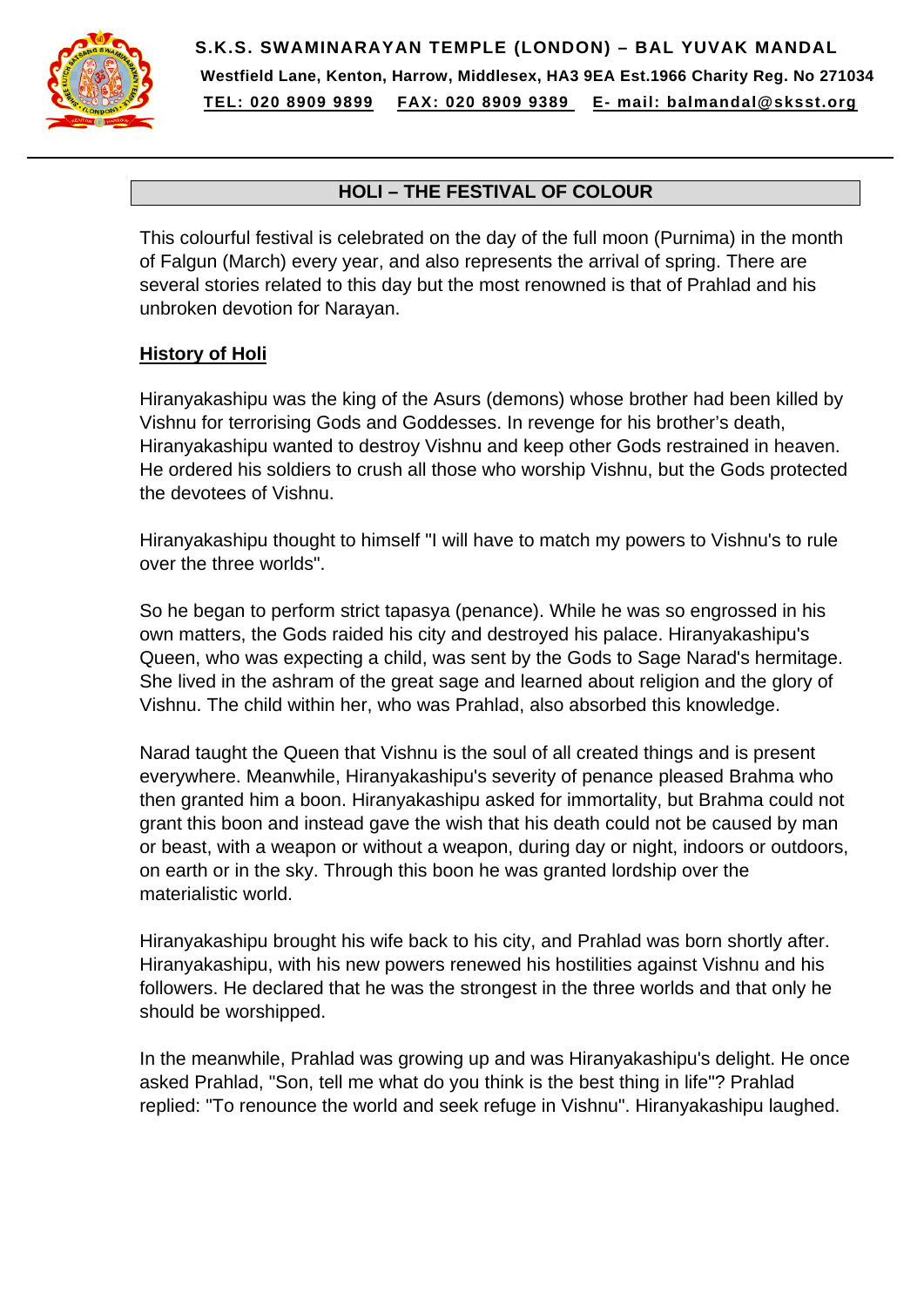

Then he called his Son's teacher to him, saying, "Guard him closely; I think the followers of Vishnu are secretly influencing him. Don't let him out of your sight!" After many months, his teacher said, "Prahlad, I think you are now ready to meet your father."

His father asked him, "You have been with your Guru a long time! What have you learned? Prahlad said, "I learned that the most worthwhile occupation for anyone is the worship of Lord Vishnu". Upon hearing this, Hiranyakashipu became very angry, "O cursed child! Who taught you such vicious things?" Prahlad remained calm and said, "Vishnu. He reveals himself to all who are devoted to him."

Hiranyakashipu shouted angrily, "This boy must not live! Take him away and kill him! Kill this enemy disguised as my son. Poison him or attack him when he sleeps. Do whatever you can, but kill him!" The soldiers started attacking Prahlad when he was meditating on Lord Vishnu, but their weapons could not touch Prahlad.

Realising the strength of Prahlad's devotion and that he could not stop Prahlad's worshipping, Hiranyakashipu decided to make one final attempt to take his son's life.

He ordered his Evil demon sister (Prahlad's fai) Holika to wear her magical chundari that would protect her from fire when worn over her head. Holika took Prahlad on her lap and sat on the pyre. As the pyre was set alight a gust of wind blew Holika's Chundari off her head and on to Prahlad. Holika was burnt alive and the magical Chundari protected Prahlad.

To mark this day Hindus burn the effigies (putru) of Holika.

Holi also marks the arrival of spring. Hindus celebrate this by offering their newly harvested grain to Bhagwan and by spraying and throwing coloured water on each other symbolizing the beauty and colour associated with spring.

Prahlad was sent to his teacher to try again. This time the teacher tried to get Prahlad interested in means for acquiring wealth and physical pleasures. But Prahlad thought to himself, "How can the pursuit of physical pleasures and wealth bring happiness? It will only lead to envy and anger?" The teacher eventually gave up. Prahlad told his father that Vishnu is the soul of all created beings and is present everywhere.

Hiranyakashipu roared, "Where is Vishnu? If he is everywhere why is he not in this Pillar? If he is not there then I shall cut off your head with my sword. Let Vishnu, your Lord protect you." As Hiranyakashipu struck the Pillar with his sword, Lord Vishnu, in the form of Narasinha (Nara=man, Sinha=lion) emerged from the Pillar.